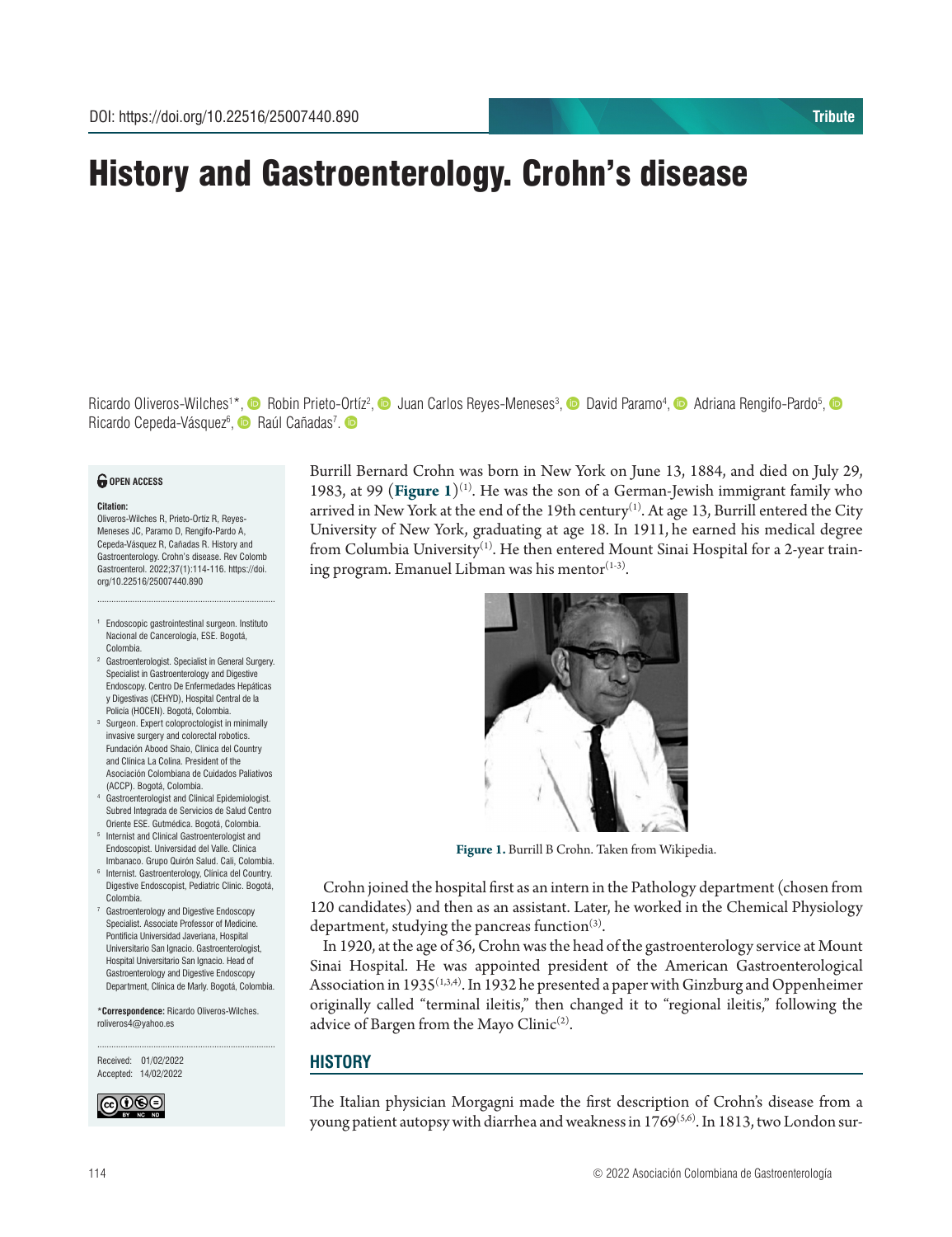geons, Combe and Saunders, reported the case of a patient who had thick ileal walls, ulcers in the cecum, and ascending colon. In 1913, Dalziel, a Scottish surgeon unknown to doctors at Mount Sinai Hospital, published a series about 9 patients who possibly had Crohn's disease $(2,6)$  in the British Medical Journal.

While Crohn was studying the pancreas and its exocrine secretions, surgeon Berg performed the first successful subtotal gastrectomy to treat ulcerative disease $(3,7)$ . Two young surgeons, Ginzburg (1898–1988) and Oppenheimer (1900 –1974) worked for some years on the diagnosis, treatment, and data collection of patients operated by Berg. They had intestinal obstructions, especially in the ileocecal region. When examining the resected areas, they were struck by the characteristic inflammation of these lesions, the intestinal walls thickness, and the absence of germs (especially tuberculosis), which could explain the clinical picture of the operated patients<sup> $(6,7)$ </sup>.

According to Ginzburg, in 1931, after reviewing the anatomopathological studies of two patients operated by Berg, Crohn found that the latter's team was collecting data on this type of ileitis. Crohn spoke with Berg to include him as an author in the publication of an article on the socalled "terminal ileitis." Berg, who had already operated on 12 patients with these characteristics, declined the invitation because he did not participate in the article's writing (he did not consider it ethical to appear as an author) but suggested that he request Ginzburg's patient files<sup>(7)</sup>. Thus, all 14 patients in the original study were completed.

In May 1932, Crohn presented the manuscript at the American Medical Association (AMA) annual meeting. Neither Ginzburg nor Oppenheimer was mentioned at that time. This led Ginzburg to request a departmental meeting chaired by Berg. After hearing the parties involved, the committee that reviewed the case decided that Ginzburg and Oppenheimer<sup> $(7)$ </sup> should be placed as authors of the article in addition to Crohn.

The article was finally published in the Journal of the American Medical Association ( JAMA) in October 1932 and was twice as extensive as the original manuscript $(8)$ . Crohn added this new information from his experiences and clinical observations. JAMA published the manuscript and put the authors' names in alphabetical order, according to the custom of that time. This is why the eponym began to be forged in the minds of the article's readers. Finally, in 1939, Armitage and Wilson proposed that it be called Crohn's disease to simplify and unify the description of the disease and pay a well-deserved tribute to  $Crohn^{(7)}$ .

If Berg had agreed to be part of the original article, we would be talking about Berg's disease (as JAMA published in alphabetical order, Berg would have been the first author). The truth is that the eponym was assigned seven years later, not only based on the article. Crohn became a specialist in inflammatory intestinal diseases and gave lectures on the subject worldwide $(3,7)$ . In addition, he accepted the critics and suggestions. An example of this is that during his presentations, Bargen, from the Mayo Clinic, suggested changing the term "terminal ileitis" to "regional ileitis" since all the patients were alive and in good condition. He found it suitable and changed the disease's name $(6,7)$ .

Crohn clearly described the disease and insisted that his name not be used as the eponym of this disease<sup>(4)</sup>. He finally gave up on this proposal. Crohn was a modest physician, devoted to the study and treatment of inflammatory bowel diseases, universally admired, and well-deserving of recognition as a true teacher $(1,3)$ . He received numerous recognitions during his life.

Some of his hobbies were gardening, painting (watercolor), and a particular interest in the American Civil  $War^{(3)}$ . Crohn was a great admirer of Abraham Lincoln. When President Eisenhower suffered from ileitis in 1956, he tried to assure the people that the president would recover without difficulty $(4)$ .

His career is immortalized in the Burrill B. Crohn Research Foundation, based at the Mount Sinai Hospital<sup>(1)</sup>. In 1960, thanks to the publication of Lockhart-Mummery and Morson, the concept that Crohn's disease could affect any area of the digestive system was generalized<sup>(5)</sup>.

# **REFERENCES**

- 1. Doggenweiler J, Ibáñez P, Sáenz R. Burrill B. Crohn. Gastr Latinoam. 2007;18(1):34. https://doi.org/10.0716/gastrolat2007n100005.pdf
- 2. Haubich W. Crohn of Crohn's disease. Gastroenterology. 1999;116(5):1034. https://doi.org/10.1016/S0016-5085(99)70056-9
- 3. Guilherme F, Kotze P G. Burrill Bernard Crohn (1884- 1983): The man behind the disease. Arq Bras Cir Dig.

2013;26(4):253-5.

- https://doi.org/10.1590/S0102-67202013000400001
- 4. Waggoner W. Dr Burrill B Crohn 99, an expert on diseases of the intestinal tract. New York Times. 30 de julio de 1983, 1: 6.
- 5. Gasull M, Mañosa M. Antecedentes históricos enfermedad de Crohn [Internet]. Grupo Español de Trabajo en Enfermedad de Crohn y Colitis Ulcerosa; 2015 [consultado el 20 de enero de 2022]. Disponible en: https://geteccu.